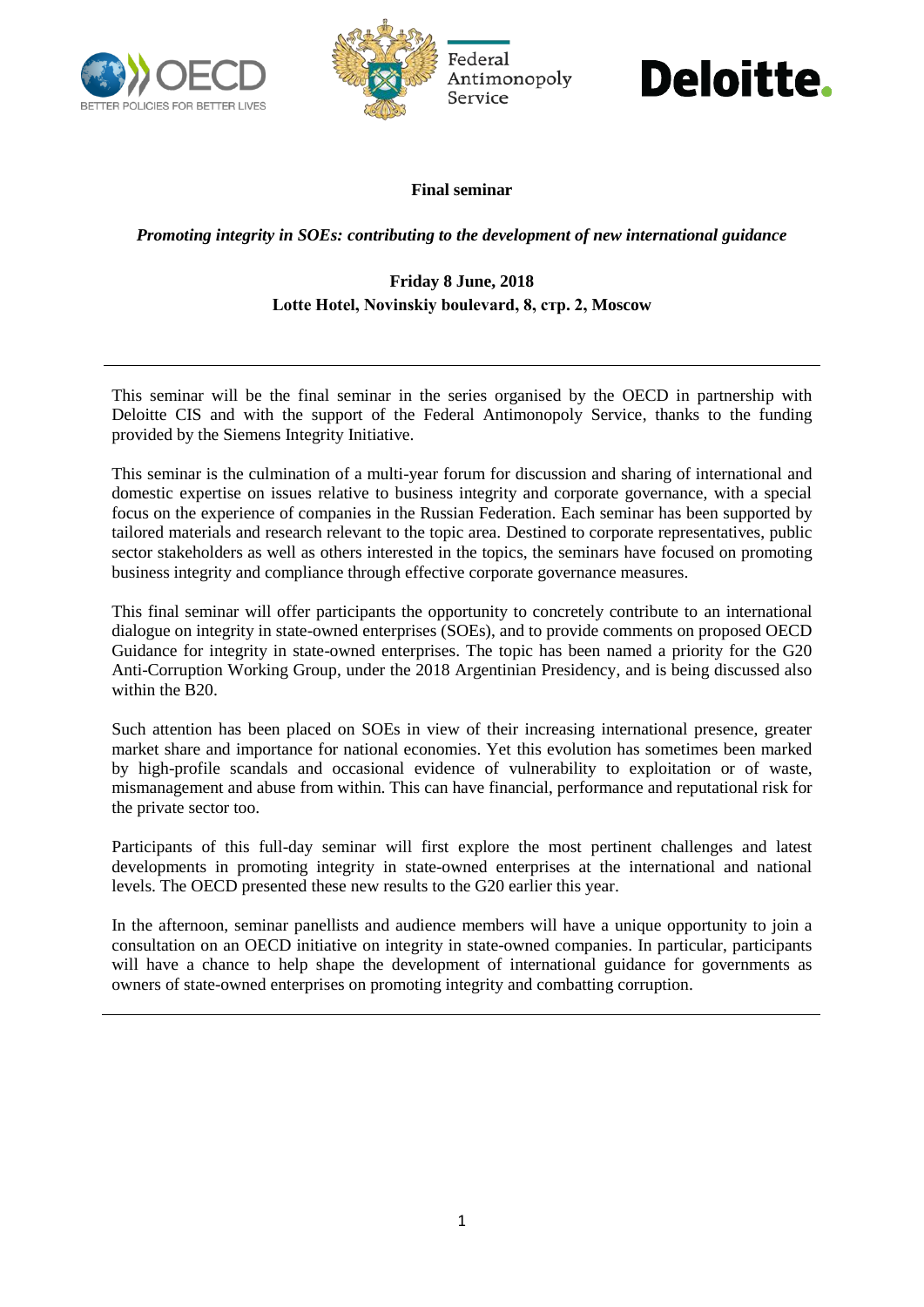



## **Deloitte.**

### **Agenda**

**(\***Simultaneous interpretation will be provided)

| $09:00 - 09:30$                                                                                    | Welcome coffee and registration                                                                                                                       |
|----------------------------------------------------------------------------------------------------|-------------------------------------------------------------------------------------------------------------------------------------------------------|
| $09:30 - 09:45$                                                                                    | Opening remarks<br>Héctor Lehuedé, Senior Policy Analyst, OECD                                                                                        |
| Part I – Identifying challenges and good practices for integrity in State Owned Companies          |                                                                                                                                                       |
|                                                                                                    | International evidence on challenges and solutions for integrity in SOEs<br><b>Alison McMeekin</b> , Policy Analyst, OECD                             |
| $09:45 - 11:15$                                                                                    | Compliance challenges and solutions in Russian SOEs<br><b>Aygul Abdullina</b> , Senior Manager, Forensic Fraud Investigations,<br><b>Deloitte CIS</b> |
|                                                                                                    | Mechanisms for integrity in state-owned enterprises: an Italian case<br>Marco Reggiani, General Counsel, Snam Ltd.                                    |
| $11:15 - 11:45$                                                                                    | Coffee break                                                                                                                                          |
| Part II – Towards international guidance on anti-corruption and integrity in SOEs for the<br>state |                                                                                                                                                       |
| <b>Part II Introduction:</b>                                                                       |                                                                                                                                                       |
|                                                                                                    | New OECD guidance for the state as SOE owner<br>$\bullet$<br>Hans Christiansen, Senior Economist, OECD                                                |
| $11:45 - 12:45$                                                                                    | Anti-Corruption Principles for State-Owned Enterprises<br><b>Anton Pominov</b> , Executive Director, Transparency International Russia                |

 Anticorruption Measures in Legal Persons and Corporate Liability for the Breaches of AC Law *Aslan Yusufov, Deputy Head, Department of Supervision over Execution of Anticorruption Legislation, Prosecutor General's Office of the Russian Federation*

12:45 – 14:00 Lunch – provided by Siemens Integrity Initiative